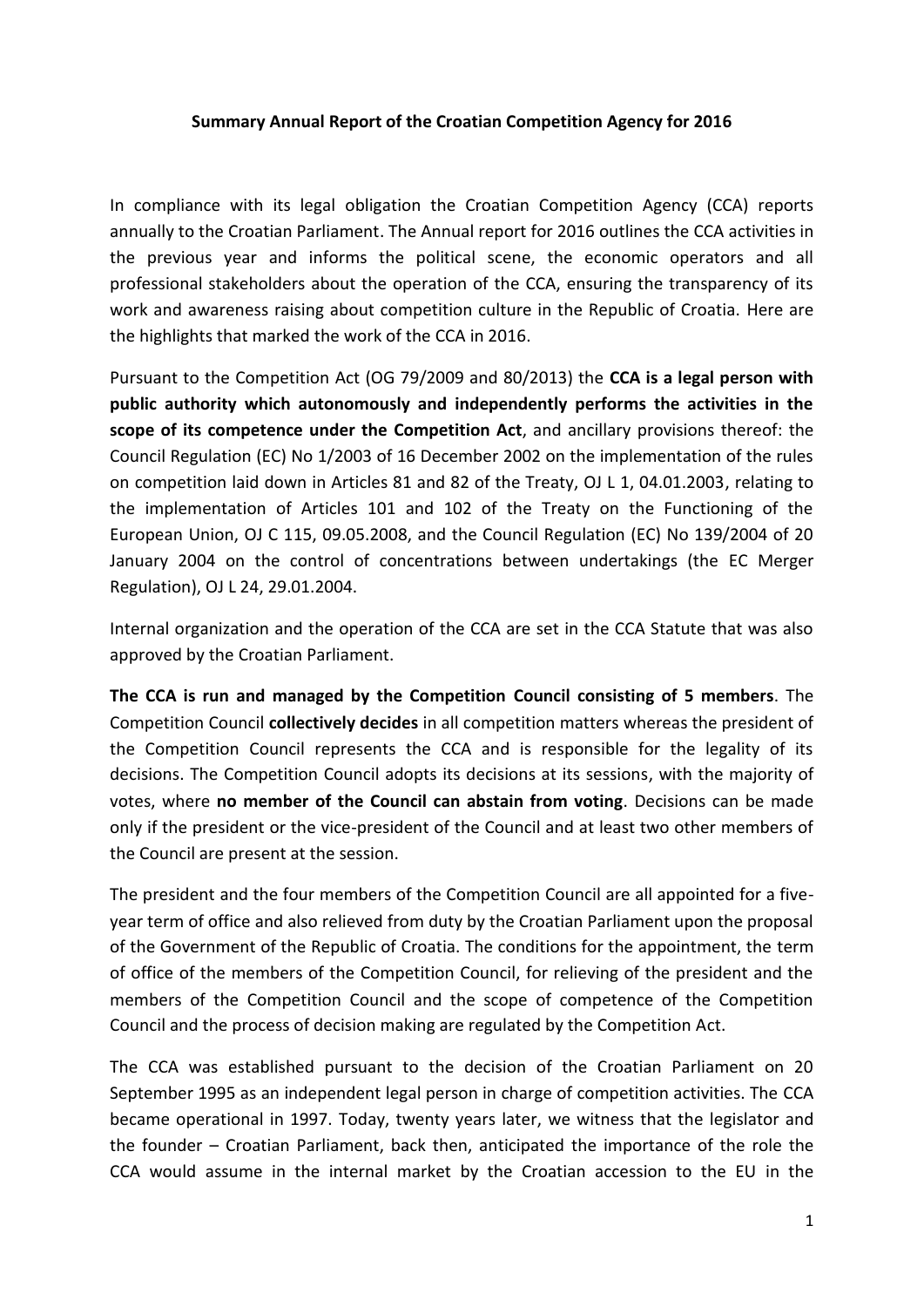implementation of the Treaty on the Functioning of the European Union, the pillar of the economic and political stability in the EU.

**The scope of the CCA** within the meaning of the Competition Act covers the following:

- **establishment of prohibited agreements between undertakings** and imposing commitments needed for elimination of anti-competitive effects,
- **establishment of abuse of a dominant position of undertakings** and prohibition of any behaviour leading to further abuse and imposing commitments for elimination of anti-competitive effects, and
- **assessment of compatibility of concentrations between undertakings**.

The CCA carries *ex post* proceedings covering anticompetitive behaviour of undertakings in all the sectors and markets regardless of the fact whether there is a specific regulator in the market concerned or not. It must be noted that specific operators operate under the specific laws exclusively *ex ante* in the markets concerned. In other words, the CCA is in charge of infringement proceedings against all undertakings that are active on these markets, where anticompetitive behaviour has been established, including the markets where there are specific regulators and in spite of the existence of the sector specific regulation. This means that the CCA applies competition rules in practically countless relevant markets to all economic entities that are considered "undertakings" within the meaning of competition law.

Thus, undertakings mean companies, sole traders, tradesmen and craftsmen and other legal and natural persons who are engaged in a production and/or trade in goods and/or provision of services and thereby participate in economic activity. The Competition Act also applies to state authorities and local and regional self-government units where they directly or indirectly participate in the market and all other natural or legal persons, such as associations, sports associations, institutions, copyright and related rights holders and similar who are active in the market.

In other words, the Competition Act applies to practically all entities that directly or indirectly participate in economic activity, regardless of the fact if it is only a one-off activity, regardless of the intent or effect to make profit.

Where the CCA establishes a prohibited agreement between undertakings, abuse of a dominant position of an undertaking/s or a prohibited concentration between undertakings the CCA sets and imposes fines on undertakings that have committed an infringement of competition rules pursuant to the provisions of the Competition Act and the Regulation on the method of setting fines.

Besides the activities of the CCA relating to the enforcement of competition rules the CCA is also actively involved in **competition advocacy**. Concretely, the CCA issues expert opinions regarding the compliance with competition rules of draft proposals for laws and other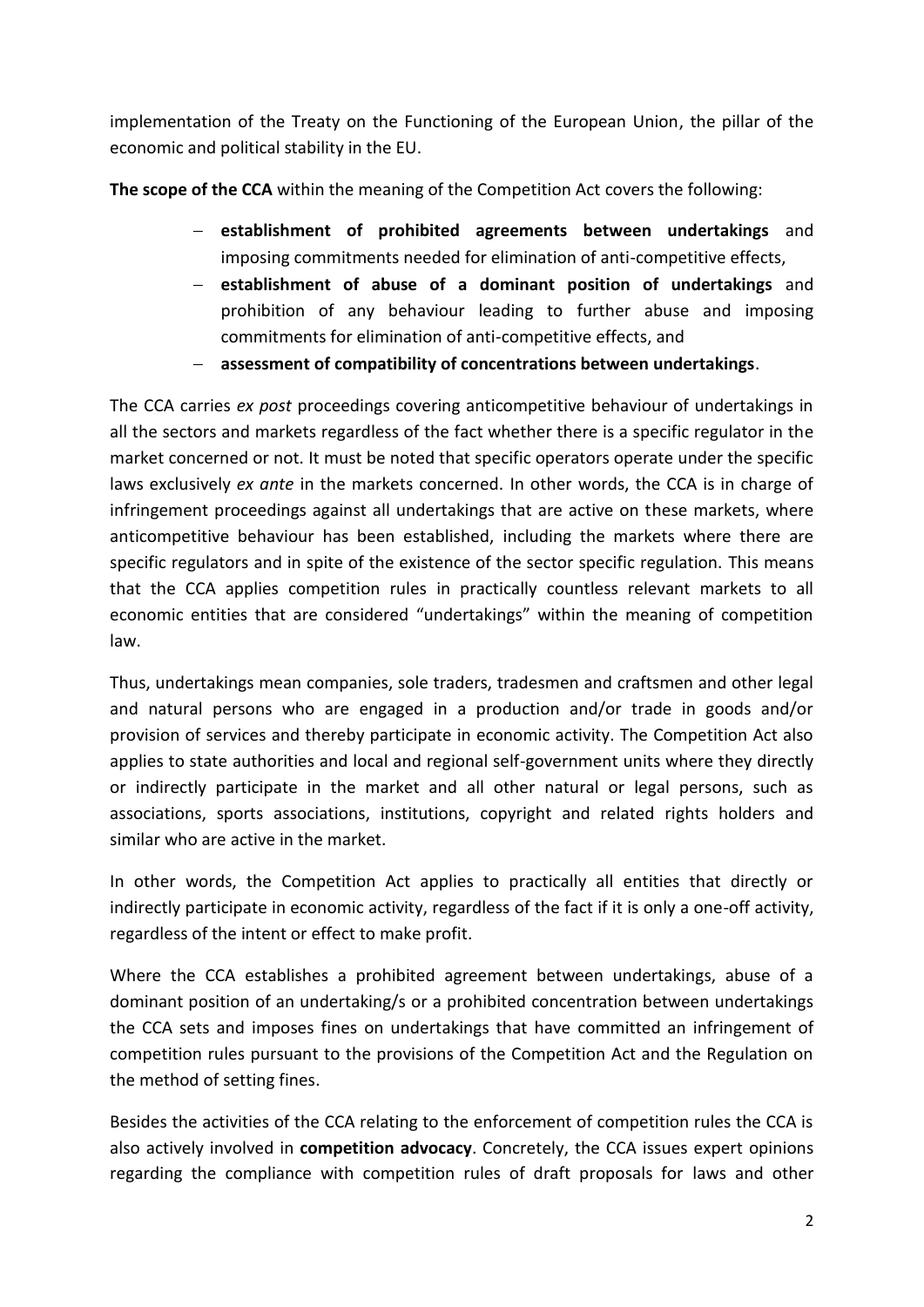legislation, as well as the existing laws and other legal acts, conducts regulatory impact assessment and other comments on related issues raising competition concerns.

**Within its primary activities in the area of competition in 2016 the CCA resolved 641 cases**. On 31 December 2016 the CCA had a total of 19 open cases – pending proceedings in which the CCA has not yet taken a decision. **This enforcement record was realized by 44 workers in 2016**.

Based on the decisions on established infringements of competition rules **in 2016 the CCA imposed fines in the total amount of HR KUNA 1.592 million.** Fines for the infringements of competition rules are in Croatia direct revenue of the State budget.

Payments relating to the fines imposed by the CCA should be made as soon as the decision of the CCA becomes final where no claim has been filed by the party at the High Administrative Court of the Republic of Croatia, or as soon as the judicial decision has become enforceable.

Besides the amount of fine itself the payments also include the interest charges calculated from the day of the receipt by the party of the decision of the CCA to the day on which the payment is actually made. Therefore, if the undertaking wishes to avoid any risk of interest charges, it can pay the fine before the decision of the court becomes enforceable.

Should an undertaking fail to pay the imposed fine within the prescribed deadline, the CCA informs thereof the local Revenue office of the tax authorities, with the objective of enforced collection of claims.

However, it must be noted that sanctioning is not the purpose and the objective of the work of the CCA. The infringement proceedings are carried out with the purpose of eliminating the irregularities in the market whereas the method of imposing and calculating the fines is always taking into consideration various factors and circumstances and bears in mind the deterrent effect of the fine. In the sense of competition rules, when imposing the fine the case handler on a case-by-case basis decides about the level of the fine according to the facts of the particular case, keeping in view the gravity, effect and the duration of the infringement, the market power of the undertaking in question, special features of the market, all aggravating and mitigating facts of the case. When it reports about its decisions and sanctioning the CCA always points out the deterrent effect of the fine and stresses the general and specific deterrence effect of the fine, sending a signal to everyone that a competition infringement does not pay.

Yet, **in 2016 the work of the CCA was extensively marked by its endeavours to remove the barriers and eliminate the weaknesses of the market and facilitate its functioning to the benefit of the consumers, undertakings and the economy as a whole**. In other words, in the report year the **CCA was acting proactive in competition advocacy** – it promoted competition law and policy, i.e. its benefits for the consumers and undertakings. This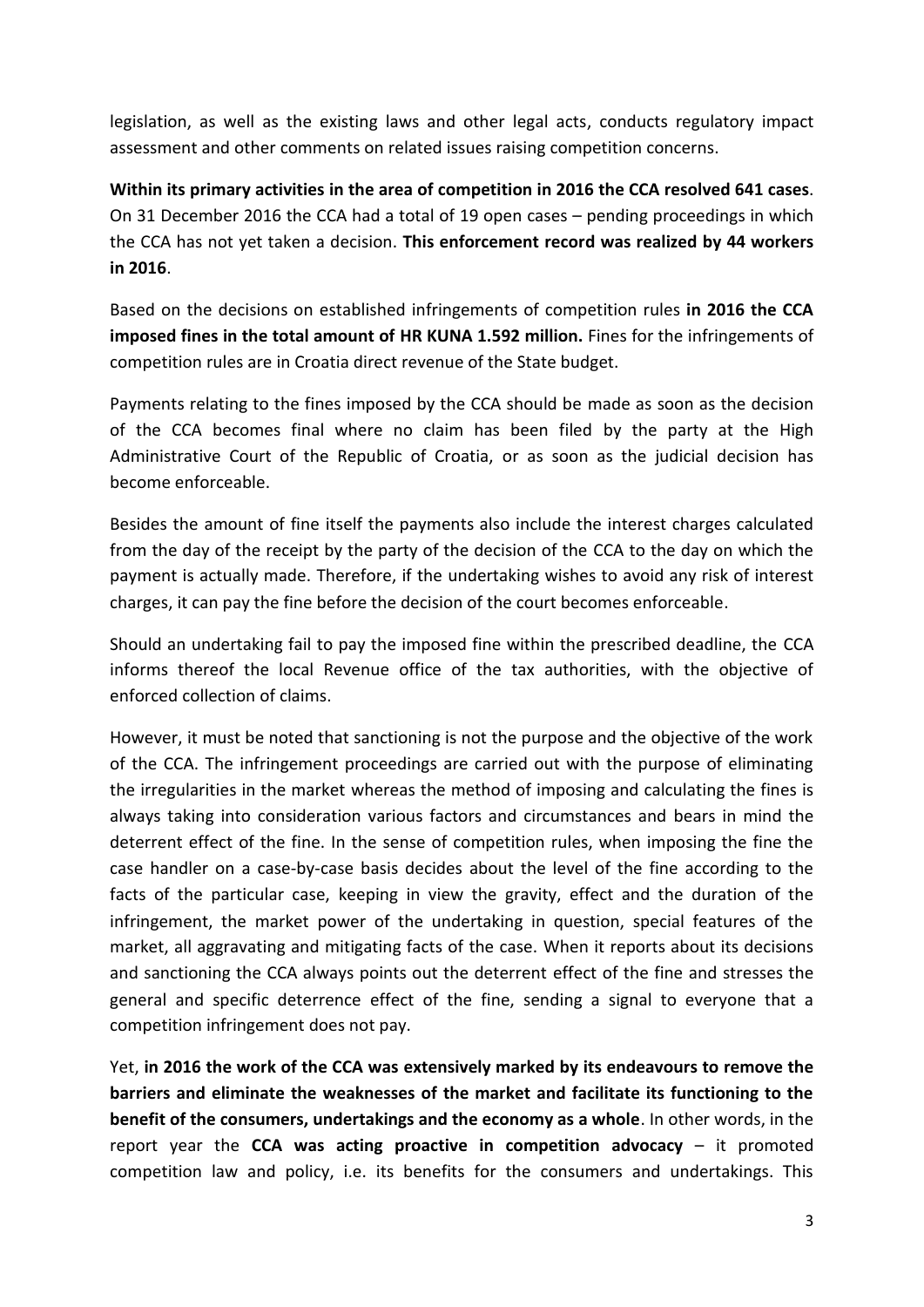advocacy activity of the CCA always goes hand in hand with its enforcement activity in creating the competition culture among the undertakings, consumers, public administration authorities and the general public in Croatia.

Within its deterrence policy the CCA promotes competition through its opinions on laws and other activities preventing anticompetitive practices regarding the compliance of laws and other pieces of legislation in force in the Republic of Croatia with the mandatory rule of law in the area of competition.

Concretely, under the Croatian Competition Act the CCA issues opinions on laws and other legal acts which may have effects on competition as well as expert opinions at the request of the Croatian Parliament, the Government of the Republic of Croatia, central administration authorities, public authorities in compliance with separate rules and local and regional selfgovernment units, regarding the compliance with competition rules of draft proposals for laws and other legislation, as well as the existing laws and other legal acts and other related issues raising competition concerns. The CCA also issues its opinions, observations and comments following the queries made by public institutions, local administration units and undertakings. In 2016 more than a 100 opinions and observations have been issued.

Competition advocacy activities are a permanent process. The most effective in 2016 were the opinions and recommendations issued by the CCA in the previous years, particularly with respect to the existing pieces of legislation that had to be brought in compliance with competition rules. Taken as an example, after many years of promoting competition in the *provision of driving school services and the provision of taxi drivers' services*, in 2016 the CCA could witness the start of the activities by the public administration aimed at changing the rules regulating the area concerned. In the same manner, the *market investigation carried out by the CCA in the car insurance sector in 2016* spotted some significant changes in the insurance for motor vehicles which was criticised by the CCA in the previous years for its restrictions. The regulatory changes that have subsequently been introduced in the area concerned, brought about significant and measurable benefits for the consumers.

Thus, following the requests received by public institutions, local administration authorities and undertakings, in 2016 the CCA carried out legal assessment of a number of provisions in force and adopted recommendations on how to bring them in compliance with competition rules. These opinions and observations covered a number of markets and sectors, such as *waste management, electricity market, public procurement in fixed line network services, provision of tax counselling services, provision of scheduled transport services for students, public procurement in the provision of travel agencies' services, provision of shelter for abandoned animals* etc., and reverberated powerfully in the public.

In 2016, the capacities of the CCA were largely engaged in the drafting two legislative proposals - the proposed draft of the **Act on actions for damages for Infringements of Competition Law** and the proposed draft **Act on the prohibition of unfair trading practices**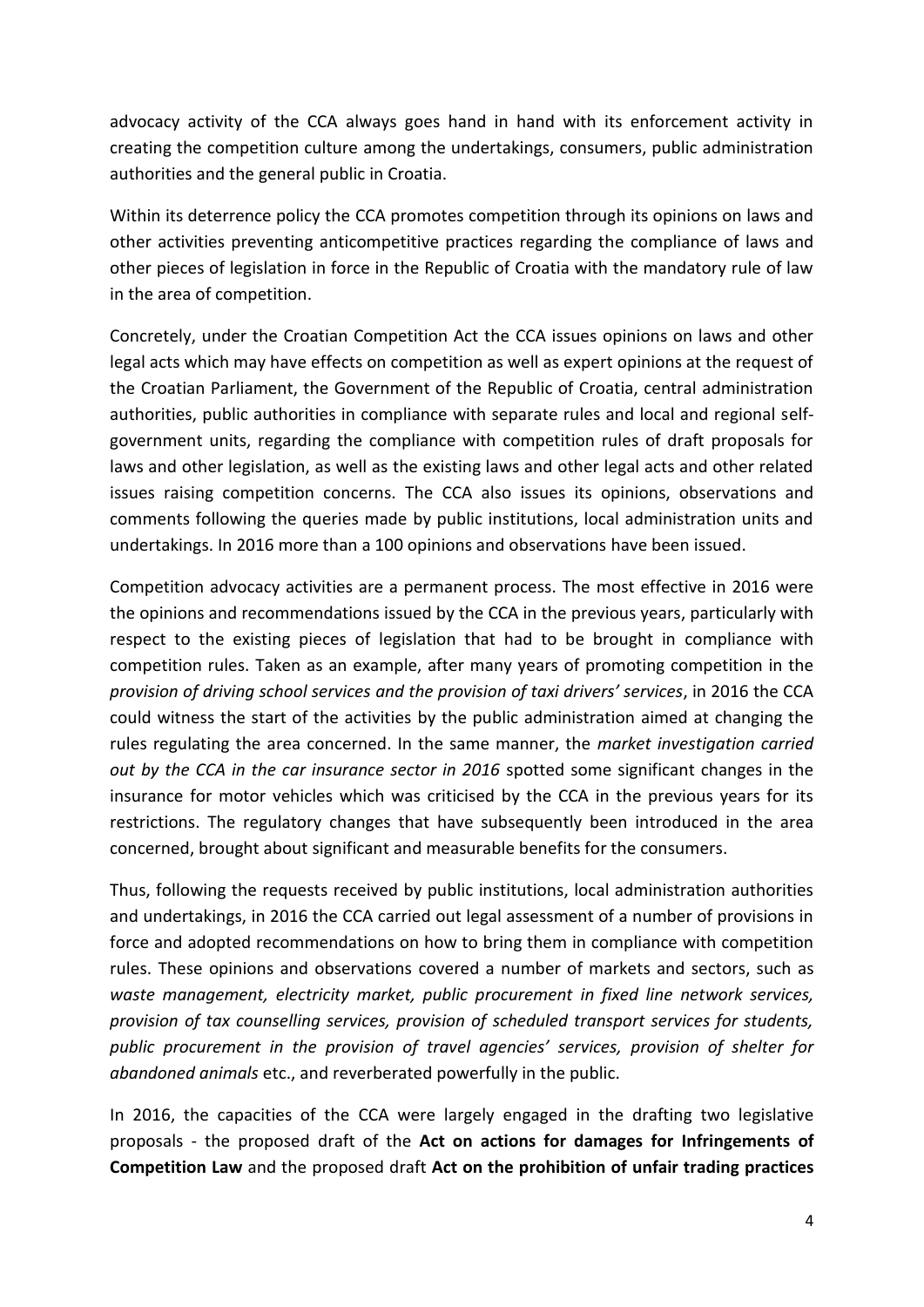**in the business-to-business food supply chain**, both of which were sent to public consultation in late 2016.

The Ministry of the Economy, Entrepreneurship and Crafts, as a sponsor of the law, empowered the CCA and its experts to lead the work group responsible for the drafting of the proposed **draft Act on actions for damages for infringements of competition law** that transposes the Directive 2014/104/EU of the European Parliament and of the Council of 26 November 2014 on certain rules governing actions for damages under national law for infringements of the competition law provisions of the Member States and of the European Union into the Croatian national law.

In December 2016 the CCA hosted an international conference on the Damages Directive i.e. the proposed Croatian Damages Act. The conference provided for the insight into the legal solutions used in the transposition of the Damages Directive by other national laws but also opened a number of legal issues and tried to foresee the challenges related to the application of the Damages Directive in the future. About a hundred lawyers, judges, corporate lawyers and professors participated in the **international conference**  *"Transposition of the Damages Directive – What are the expectations?"* **held in Zagreb on 5 December 2016**.

The changes imposed by the Damages Directive are significant, as it is designed to use national courts to help victims of anticompetitive conduct and cartel behaviour obtain damages for losses suffered. The Damages Directive, which entered into force on 25 December 2014 after more than a decade of debate and negotiation, promotes a less fragmented standard for private antitrust damages actions across all Member States.

The proposed draft act followed the Damages Directive in twenty articles but at the same time had to be adjusted to the Croatian Civil Obligations Act and the Civil Procedure Act. The compensation for damages would be decided in first instance by the Croatian commercial courts that generally rule in the compensation for damages procedures in other related areas.

In practice this would mean that the actions for damages may be filed by any natural or legal person that has suffered harm on the account of the infringement of competition rules but also by any citizen - consumer or competitor in the market in which competition has been distorted, or a legal person that believes it has been paying a higher price of goods or services or works due to the infringement of competition rules. In other words, the undertakings that have been involved in the infringement of competition provisions may face the risk of being sued for damages. The harm would be properly quantified in the claims for damages whereas the courts will decide on the amount of compensation. The new provisions would ensure the deterrent effect on undertakings and send a clear message that the violation of competition does not pay.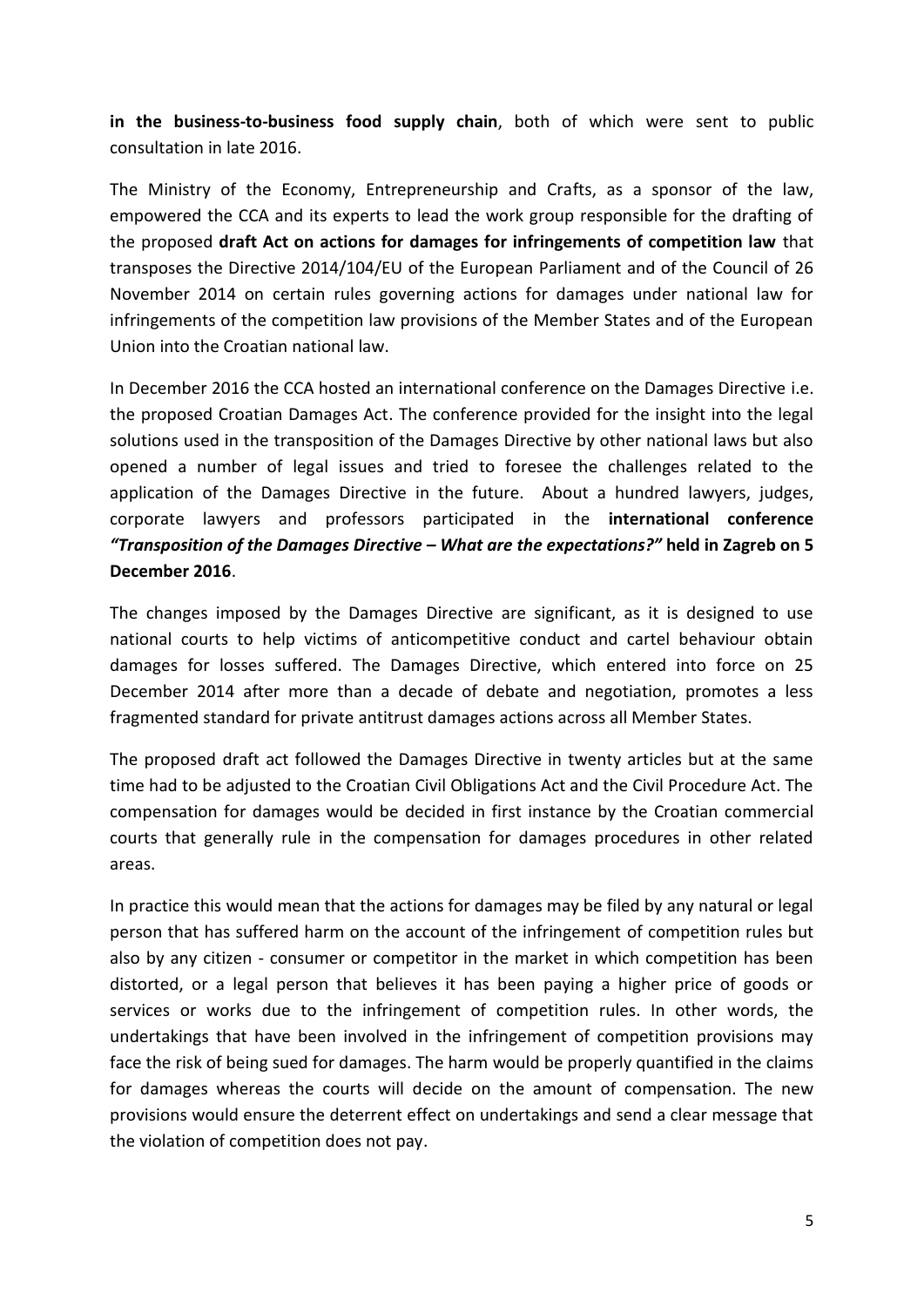**The Croatian Damages Act was adopted by the Croatian Parliament in June 2017**. It regulates the right to full compensation for damages caused by an infringement of competition law, business secrecy, disclosure of evidence, limitation periods, collective redress mechanisms, the passing-on of overcharges, joint and several liability, passing-on defence, indirect purchasers, effect of national decisions, the calculation of damages, particularly the interest, actions for damages by claimants from different levels in the supply chain, quantification of harm, consensual dispute resolution etc.

The Damages Act would contribute to the uniform application of the proceedings involving actions for damages for infringements of competition law. It would also contribute to effective competition by enabling the public enforcement (establishment of the infringement and imposition of fines by the competition authority) and the private enforcement (compensation for damages caused by the infringement) to interact.

As regards the proposed **draft Act on the prohibition of unfair trading practices in the business-to-business food supply chain** it is noteworthy to mention here that the vicepresident of the Competition Council was directly involved in its creation as an expert in the field concerned, someone who understands the distribution of power between big and small undertakings in their relationship with traders and the imbalance and asymmetry in their negotiating power. Given the fact that the subject is closely related to the existing jurisdiction of the CCA, whereas the practice of a number of Member States showed that competition authorities enforce the laws regulating the unfair trading practices, the draft proposal of the Act on the prohibition of unfair trading practices in the business-to-business food supply chain empowers the Croatian Competition Agency for the implementation of these rules. The proposed law will soon be placed before the Croatian Parliament.

The Croatian Competition Agency closed the year 2016 with a project that is an important part of its competition advocacy activities under the Competition Law – **the Guide for contracting authorities in detecting and tipping-off bid-rigging cartels in public procurement**. In accordance with the statistical data on public procurement in Croatia the contracting authorities realize transactions that account for some 15 % of GDP in public procurement procedures. Given the high GDP share it is even more important that procurement officers detect and reduce the risk of bid-rigging cartels. In order to detect and report about the bid-rigging cartels it is necessary to train all the participants in the public procurement procedure about the suspicious forms, behaviours and patters of bid-rigging agreements. Only the trained participants will be able to detect unsound behaviour and the signs that the undertakings who infringe competition rules leave behind in the tendering procedure. Here the public administration officers as well as the undertakings involved play a very important role in detecting and sanctioning the risks linked to bid-rigging cartels in public procurement because they help the competent authorities to eliminate cartels and optimize the use of the tax payer's funds effectively. The CCA Guide is a clear set of questions and answers for contracting authorities about the possible suspicious signs that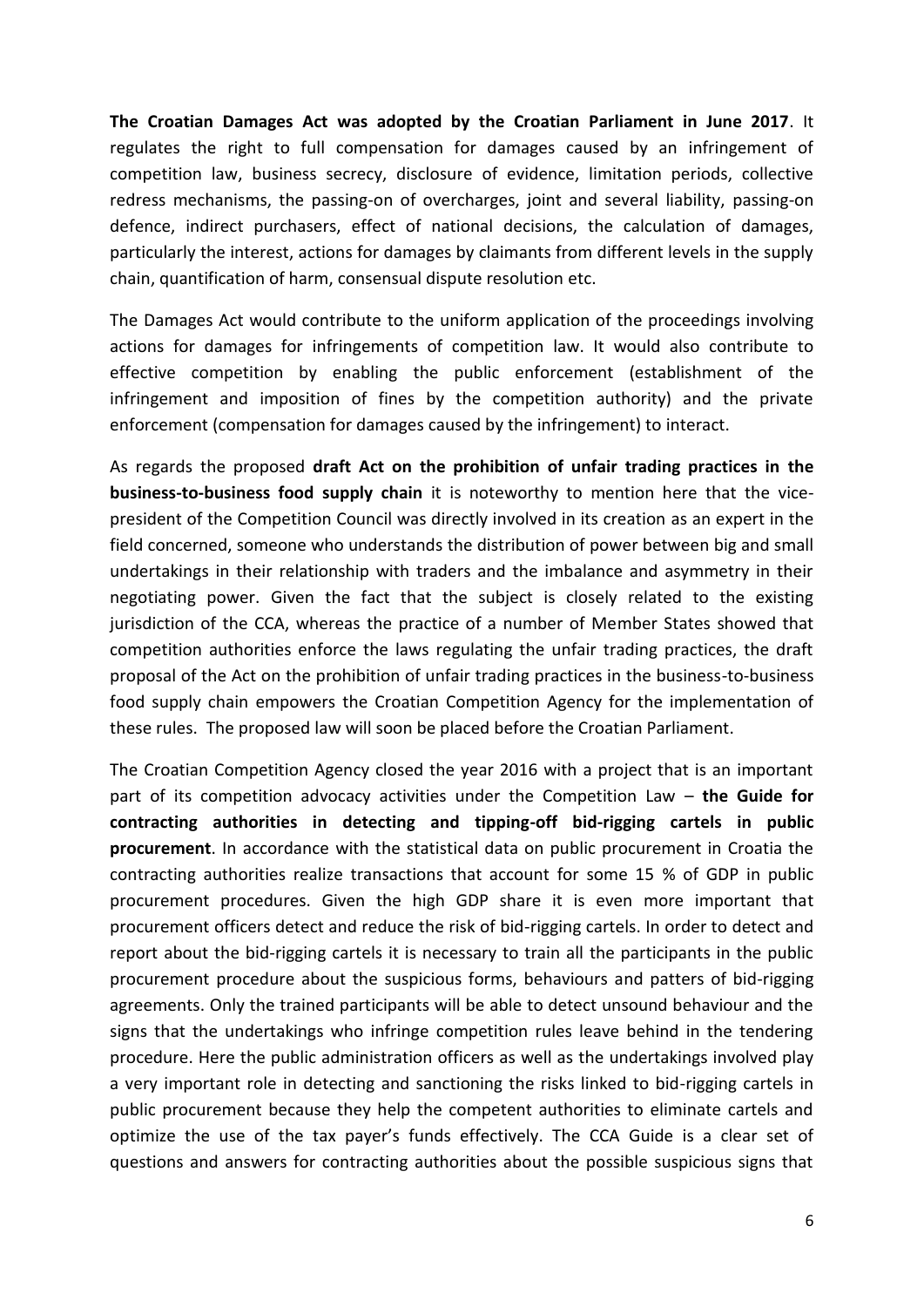may point at a bid-rigging cartel or collusive tendering. Some of the infringements are illustrated by a number of examples whereas the contracting authorities are given guidelines in reducing the risks of bid-rigging in public procurement.

The year of 2016 was a big step forward for the CCA but also for Croatia in the area of **international cooperation**. The CCA received an invitation from the OECD to join its Competition Committee. The Croatian Ministry of Foreign and European Affairs supported the CCA as a candidate participant in the Competition Committee based on its long-time active cooperation and its activities in the area of competition. The success is even greater taking into account that Croatia is not yet the OECD member. Its wish to become a member of the OECD has been recently confirmed by Andrej Plenković, the prime minister.

Thus, the member of the Competition Council, Ljiljana Pavlic, participated in October 2016 for the first time in the regular meeting of the Committee that is held biannually, once parallel with the OECD Global Forum. The representative from Croatia presented the work of the CCA, which was welcomed by other participants.

In 2016 the CCA participated also in the public consultation held by the European Commission in the form of an EU Survey until mid-February 2016 regarding the text which is in the meantime the **Proposal for a Directive of the European Parliament and of the Council to empower the competition authorities of the Member States to be more effective enforcers** and to ensure the proper functioning of the internal market. The initiative of the European Commission invited the general public and stakeholders to share their experience and provide feedback on potential EU legislative actions to further strengthen the enforcement and sanctioning tools of national competition authorities. The public consultation invited a broad range of stakeholders (undertakings, SMEs, associations of undertakings, public authorities, bar associations, judges, consumer associations etc.) to provide feedback on potential improvements to ensure that all national competition authorities have the right tools to detect and sanction violations of EU competition rules; to ensure national competition authorities have effective leniency programmes that encourage companies to come forward, possibly in several jurisdictions, with evidence of illegal cartels; and to safeguard the independence of national competition authorities when enforcing EU competition law, and ensure they have the resources and staff needed to do their work. Empowering the national competition authorities to be more effective enforcers actually comes to better serve the European citizens and businesses.

## **The enforcement record of the CCA for 2016 was particularly marked by some more than 60 preliminary market investigations in different relevant markets**.

In 2016 the CCA established **one prohibited agreement** where the undertaking *Gorenje* was fined more than HRK 1.5 mil for resale price maintenance. The CCA opened an *ex officio* proceeding against the undertaking *Gorenje Zagreb* based on the complaint made by a party afforded a protected identity status. The infringement proceeding was initiated following a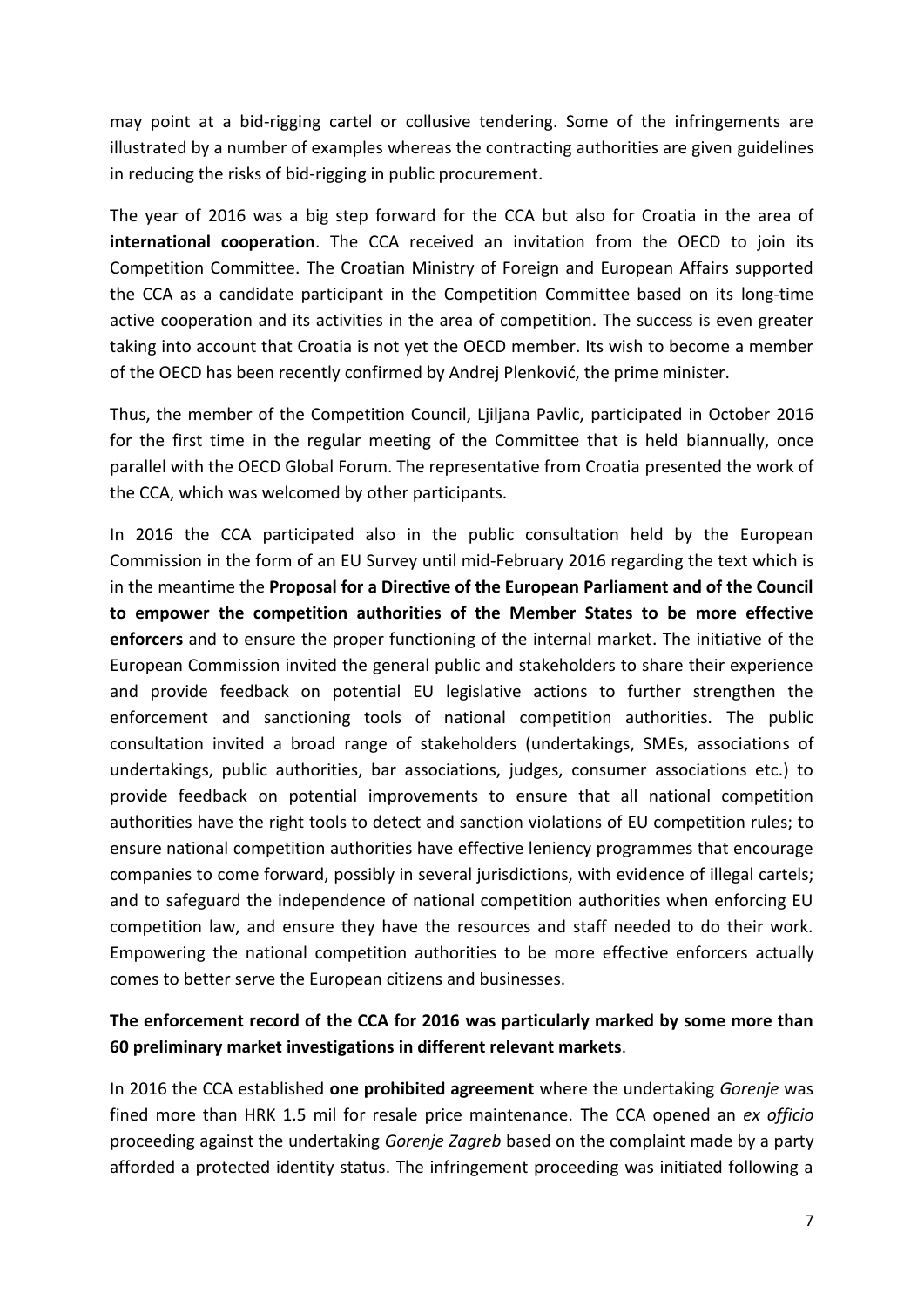preliminary market investigation in which there have been indices of the possible restriction of passive sales regarding the rebate and pricing policy and criteria used with undertakings engaged in online sales compared with the traditional brick and mortar shops.

The CCA found within the proceeding that *Gorenje Zagreb* entered into a prohibited agreement containing directly or indirectly restrictive provisions on resale price maintenance for white goods and small household appliances of Gorenje brand. The agreement has been concluded with a number of undertakings that sell Gorenje products in the territory of the Republic of Croatia.

*Gorenje Zagreb* used its rebate policy to induce the resellers to observe a fixed or minimum resale price as a result of pressure on the resellers and implementing a price monitoring system.

Concretely, *Gorenje Zagreb* restricted the independent buyer's ability to determine its sale price and thereby infringed competition rules. The CCA declared the prohibited agreement in question null and void.

However, the data and observations collected in the course of the proceeding lead the CCA to the conclusion that besides the likely restriction of passive sales there has been a reasonable doubt of fixed or minimum sale price maintenance, meaning that the price fixing and the price discounters offered to certain undertakings who sell Gorenje products have been a result of pressure from, and/or incentives offered by *Gorenje Zagreb*, whether orally or in its email communications.

Therefore, the CCA carried out a **surprise inspection** of the business and other premises of *Gorenje Zagreb*. During the dawnraid evidence was found that *Gorenje Zagreb* used the pressure and explicitly asked for acquiescence to its unilateral business policy by other undertakings.

Within the proceeding at issue *Gorenje Zagreb* expressed its will to undertake committments to restore competition in the relevant market concerned. However, the CCA did not accept the offer taking into account the relatively long duration and the gravity of the infringement.

However, **a number of cases have been closed in 2016 on the basis of committments** (measures and obligations within a certain deadline) undertaken by the undertakings to restore efficient competition in the market. In 2016 the CCA continued to use commitments in settlement procedures as they swiftly and effectively restore competition in the relevant market, whereas lengthy infringement proceedings and fines for undertakings involved are thereby avoided. The CCA accepted the remedies that were voluntarily offered by the undertakings and that eliminate possible anticompetitive effects; there was no infringement in the sense of Competition Act, no sanctions for undertakings and no costs for the CCA and the State Budget.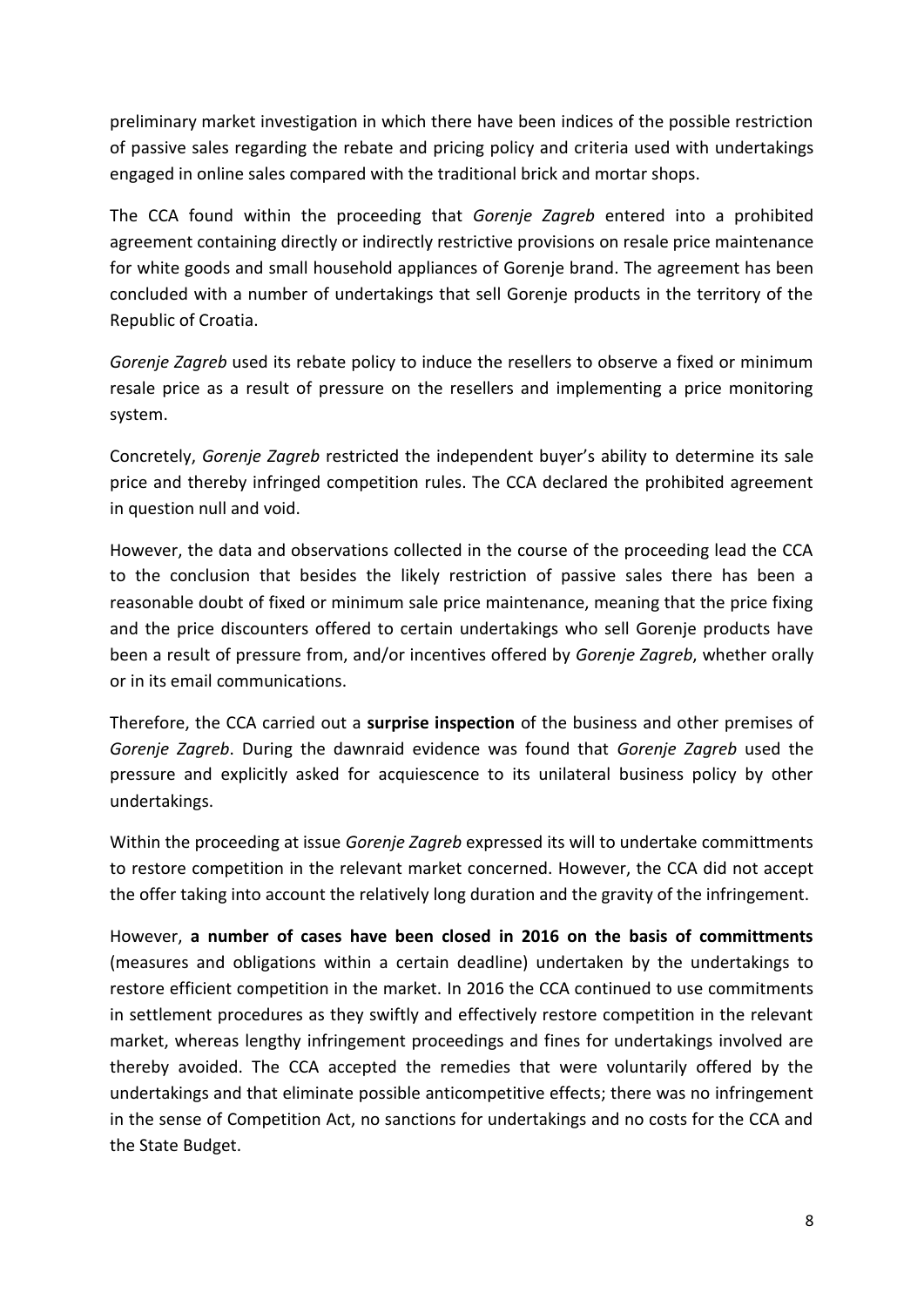In the area of **abuse of dominance and abusive practices** in several antitrust cases the undertakings active in the *press distribution market,* in the *sales of gardening tools and equipment, provision of repair and sale of spare parts for outboard engines of Yanmar brand and in the provision of funeral services,* by offering committments that were accepted by the CCA, escaped the abuse within the meaning of competition rules.

As already mentioned above, in the year of 2016 it may be said that **the undertakings seem to recognize committments as a tool in the infringement procedure** when they face the challenge of violation of competition rules. They seem to know that they have to react swiftly, at the very beginning of the proceeding, and offer committments within certain deadlines that would eliminate any anticompetitive effects of their behaviour or nonperformance in the market concerned.

The CCA accepts and advocates committments as a settlement mechanism exclusively where no hardcore restrictions are at issue, wherever the proposed remedies are viable and proportionate to possible negative effects on competition, i.e. where there are no negative observations received by the competing undertakings or other stakeholders in the market i.e. a so called market test is carried out by publishing the proposals of the undertaking's concerned on the web site of the CCA. Following its preventive mission and taking into account the effectiveness of such commitments, the CCA always reminds the undertakings of the possibility to use this settlement mechanism, it does not bring a negative decision and it does not impose sanctions, i.e. the parties merely bear the costs of proceedings.

All the undertakings that were in 2016 involved in commitment proceedings have submitted evidence to the CCA that all the committments have actually been undertaken within the set deadlines.

The report period and particularly the second half of 2016 recorded an increasing activity of the CCA in the area of **merger control**, which is a direct outcome of the amplified global consolidation of certain markets, especially in the telecommunications sector, food retail and media.

In 2016 all concentrations but one have been cleared in the first phase given the fact that they did not have any anticompetitive effects.

In late July 2016 the CCA received the notification of concentration between the undertakings *Optima and H1 Telekom* whereas at the same time it received the request made by the undertakings *HT* and *Optima* to revoke its decision on conditionally compatible concentration between *HT/Optima* dating back to 2014. As regards the notification of concentration between *Optima* and *H1 Telekom* the **CCA opened a new case assessing the compatibility of the concentration concerned in the second phase given the significant anticompetitive effects of this merger in the fixed telephony market** in the Republic of Croatia, which was the reason why the CCA carried out an in-depth economic and legal analysis of the transaction in question. Subsequently, the committments offered by *Optima*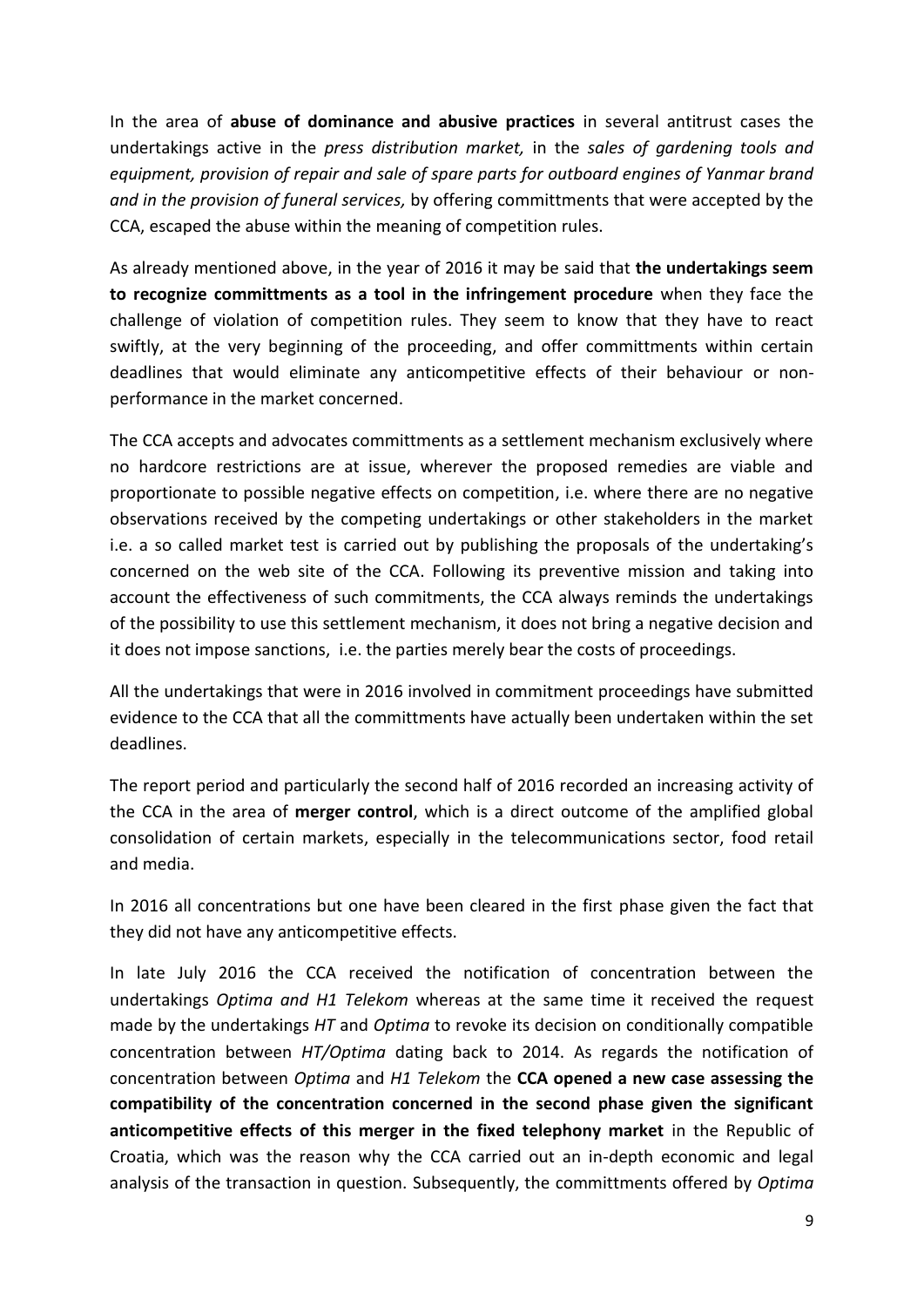with the objective of eliminating the negative effects of the concentration concerned have been accepted by the CCA. At the same time, upon the request of *HT* and *Optima*, the CCA partially repealed its 2014 decision on the basis of which this merger had been conditionally approved, in the part relating to the duration of this concentration, in other words, it defined new measures, conditions and deadlines that must be met by the parties in the forthcoming period and extended the time period of its duration until 10 July 2021. Both decisions were published on the CCA web site and in the Official Gazette.

There was another merger notified to the CCA in 2016 in the same market – the merger between *VIPnet/Metronet Telekomunikacije* that was cleared in the first phase at the end of January 2017.

In the grocery retailers industry there was one concentration notified in 2016 and cleared in the first phase in January 2017 – the one between *Billa, Billa nekretnine* and *Minaco* from Zagreb. The notification for the implementation of the proposed concentration *Müller/Kozmo* (part of *Konzum*) was also received by the CCA in 2016 and cleared at the end of February 2017.

The report year was marked by further consolidation of some other markets – like the hotel market in which *Valamar Riviera* from Poreč acquired the hotel chain *Imperial* from Rab, the meet and meet processing market in which *Mesna industrija braća Pivac* took over *Vajda*  from Čakovec, and the press publishing market in which *JOJ Media House* from Slovakia took over *Novi list* from Rijeka, *Glas Istre Novine* from Pula and *RTD* from Zadar. On the other hand, the transaction on the basis of which *MSREF VIII Global-GP* (USA) acquired *Gradski Centar* and *Manta* from Zagreb and thereby became the manager of *City Centar One* shopping precincts, marked the beginning of the consolidation era in the shopping centres industry.

In the area of merger control in 2016 the CCA continued to monitor the implementation of the committments accepted in 2014 and aimed at removing the anticompetitive effects of the conditionally approved concentrations. These are the cases *Agrokor/Poslovni sistemi Mercator* and *Hrvatski Telekom/OT-Optima Telekom,* where yearlong complex remedies have been monitored with respect to the operation of these groups of undertakings.

In the above mentioned cases trustees were appointed in charge of monitoring and reporting about the implementation of the remedies under the respective CCA decisions. The trustees were approved by the CCA with irrevocable mandates. The integral version of the Annual Report of the Croatian Competition Agency for 2016 contains a detailed analysis of the monitoring activities linked to the above merger cases.

In 2016 the CCA carried out a number of proceedings in the area of merger control in the media and the electronic media sectors. Almost traditionally the media and electronic media operators seem to overlook the obligation to notify a concentration prior to implementation. Despite the fact that the number of unnotified mergers indicted fell in comparison with the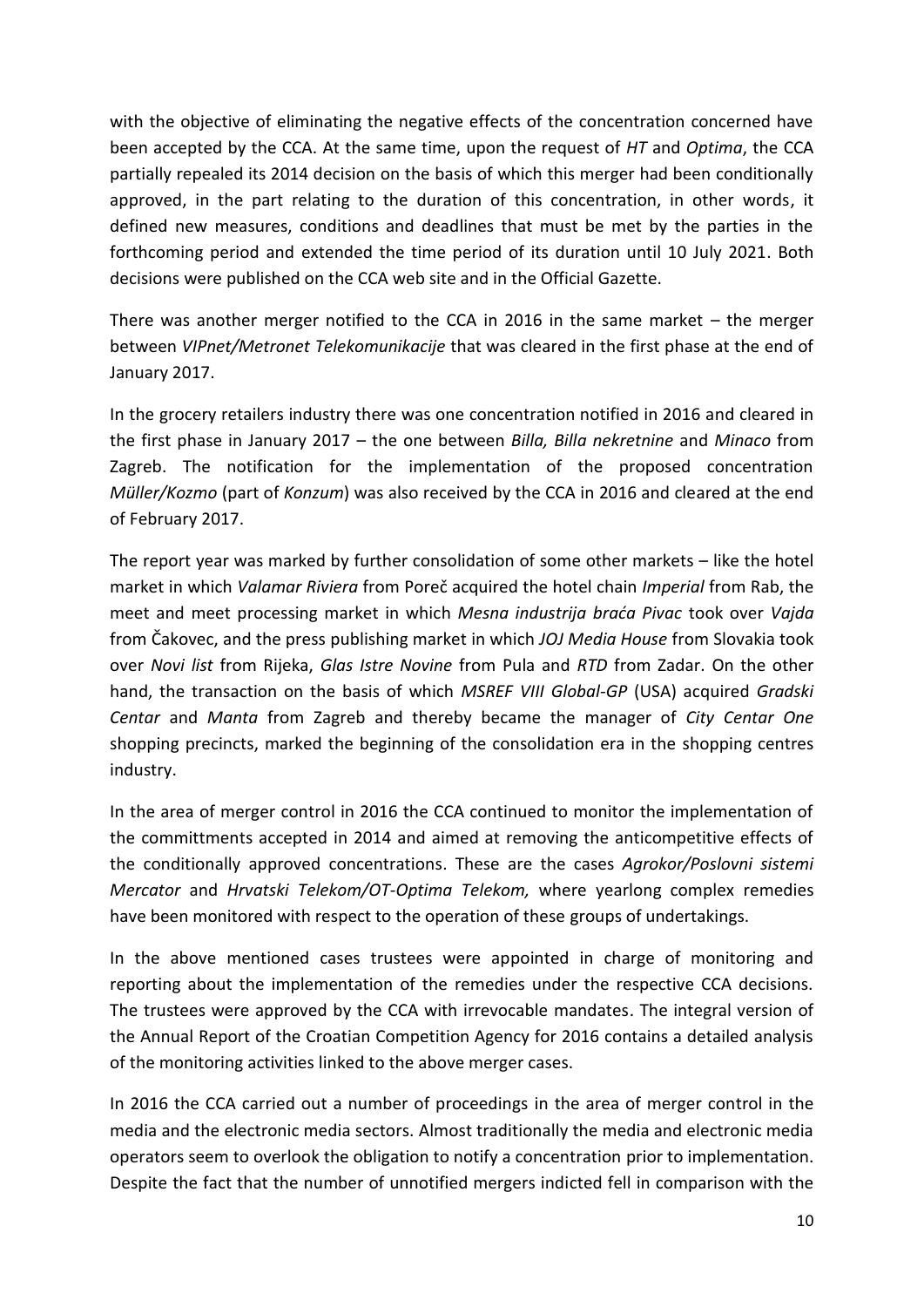previous report years, in 2016 there was still a substantial number of unnotified cases where the CCA opened an *ex officio* proceeding for the infringement of competition law and imposed fines not exceeding 1 % of the total turnover in the year preceding the concentration on several undertakings in the sector concerned for failure to submit the obligatory prior notification of concentration to the CCA. Although in the past years the CCA has on several occasions urged the undertakings in the media and the electronic media sector to notify transactions regardless of the aggregate turnover thresholds of the parties to the concentration, the negative trend is still present. Given the rather low total turnover of the undertakings in the sector, the fines amounting to 1 % could be an insufficient deterrence for this infringement.

In 2016 there was again a noteworthy number of CCA decisions where concentrations with an EU dimension were notified to the European Commission and then transmitted to all Member States on the account of the fact that any Member State referred to in the reasoned submission may express its agreement or disagreement as regards the request to refer the case. For example, this can happen where the concentration may significantly affect competition in a market within a Member State which presents all the characteristics of a distinct market and should therefore be examined, in whole or in part, by that Member State, in this particular case Croatia and the CCA, in accordance its national competition rules. Namely, in line with the EC Merger Regulation and within the European Competition Network (ECN) cooperation, under the rules governing the referral of concentrations from the European Commission to the EU Member States and in line with the submission procedure, a well-placed authority to deal with the case is decided. These are, in general, so called concentrations with an EU dimension, in principle, producing effects in at least three Member States (cross-border effect). The number of these concentrations with EU dimension has been rather high.

Starting from the view point that the complexity of the proceedings carried out by the CCA under the competition law may still be rather abstruse for the parties, stakeholders and the general public, in its 2016 annual report the CCA provides a detailed description of the infringement proceedings in the case of establishment of a prohibited agreement and abuse of dominance. It also lists the criteria for notification of a concentration and explains the steps taken in the assessment of compatibility of a concentration between undertakings.

Besides the so called preliminary market investigation that is carried out prior to the possible opening of the proceedings and the regulatory assessment, the CCA traditionally conducts **market studies** as research projects with the purpose of gaining an in-depth understanding of how particular sectors or markets work. It gives the CCA useful insights into the competitive structure of the particular sector on the basis of the direct communication with the undertakings and the data so collected. These sectoral inquiries are initiated on the CCA's own initiative whereas in particularly dynamic and sensitive markets they are carried out annually.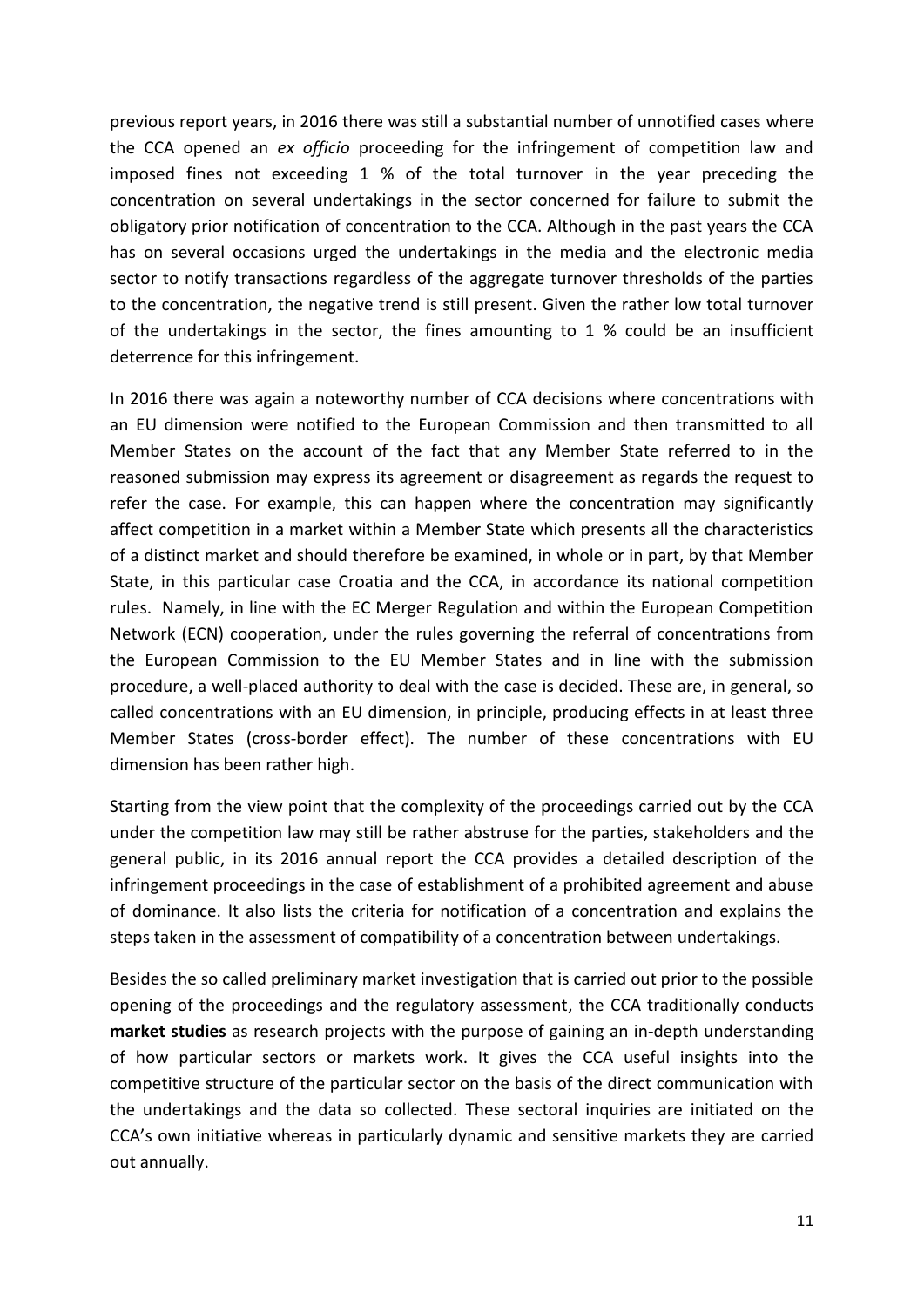Thus, the CCA continued in 2016 with its **regular sector inquiry covering the retail groceries' market in the Republic of Croatia** (market research in food, beverages, toiletries and household supplies). This sector inquiry has regularly been carried by the CCA for some ten years and has been presenting the findings transparently to the public and as such it has almost become the CCA's trademark. For years the public has been taking the data about the market power of the grocery retailers resulting from the CCA groceries' market investigation as the most relevant.

In addition to that, and the above mentioned **investigation in the private motor insurance market**, in 2016 the CCA closed also the **oil derivatives market investigation**, **particularly motor fuels retail and wholesale in Croatia**. Inspired by the general public and the political interest raised by sudden and constant fluctuations in the prices of motor fuels in the last quarter of 2014 the CCA started this sector inquiry in January 2015. The object of the market inquiry was to establish the relevant facts about the ways and mechanisms used in setting the retail prices of fuels in the period after the liberalization of this market in Croatia, concretely from February 2014 to February 2015. The results of the market investigation showed that the key influence on the retail price was attributable to the input variables that are in general beyond the traders' control, i.e. the purchase price of the fuel, excise and other taxes.

The key findings of the CCA market studies are regularly published in accord with its transparency policy and with the objective of promoting the effects of its decisions, opinions and other activities among the business community, consumers, public administration authorities, academia, experts and general public.

Finally, the international activities of the CCA in 2016 must be noted. These activities include active cooperation with the European Commission, activities relating to the process of convergence of competition rules in the internal market that influence the work of the CCA and the relevant rules and practices at the national level.

Since Croatia joined the EU in 2013 the CCA **international committments and relating activities** have been a very important part of its activities. In the first place, it means participation in the work of all the working groups within the European Competition Network (ECN), a body comprising the work of the European Commission and the national competition authorities of all the EU Member States and European Economic Area and fostering legislative coherence and convergence between Member States in the area of competition.

Within its international activities in 2016 the CCA experts participated in the ICN workgroups, continued its cooperation with the OECD, UNCTAD and bilateral cooperation.

It is the legal obligation of the CCA to annually report to the Croatian Parliament. Its annual reports are also regularly published on its website together with the decisions, opinions and observations, market investigations and internal acts (Statute, annual plans etc.). The web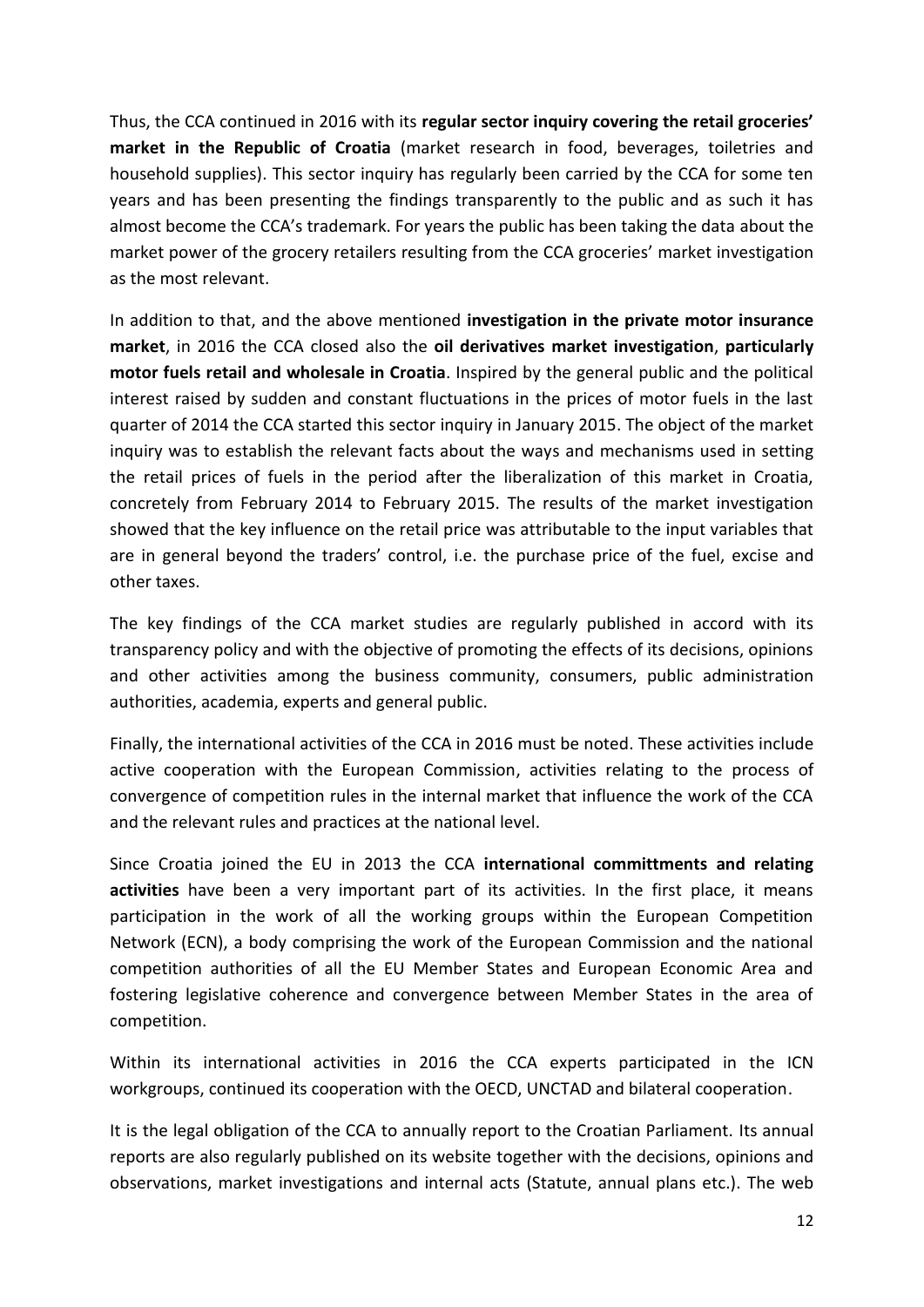site of the CCA publishes also the rulings of the High Administrative Court of the Republic of Croatia in the actions taken against the decisions of the CCA as well as the relevant decisions of the Constitutional Court of the Republic of Croatia. Pursuant to the explicit provisions under the Competition Act all decisions of the CCA are published in the Official Gazette.

The CCA communication activities are related to presentation of the CCA decisions and its work in the public through all available communication channels – its website and its monthly e-bulletin *AZTNinfo*.

The transparency of the work of the CCA has also been ensured by guaranteeing access to files within the meaning of the Act on the Right of Access to Information, guaranteeing the right of all individuals and legal entities to obtain information held by public authorities. In 2016 there were 8 requests for access to files – 5 thereof were cleared, one denied and 2 were re-allocated within the set deadlines. The information commissioner has been communicated the report on the implementation of the Competition Act for 2016.

**As a legal person with public powers the CCA particularly pays attention to how it pursues its activities and carefully balances its budget.** 

**The CCA is financed exclusively from the State budget and has no operational or financial revenue of its own**. Administrative fees and fines set and imposed by the CCA are within the meaning of Article 26 paragraph 10 of the Competition Act contributed to the State budget of the Republic of Croatia.

The planned funds for the regular operational activities falling under the scope of the CCA in the State budget for 2016 amounted to **HR KUNA 10,343.072,00**. The total executed budget in 2016 amounted to **HR KUNA 10,197,912.03**, which was 98.6 % of the planned funds.

The CCA rationally and responsibly spends the allocated budgetary funds and systematically uses its best endeavours to control the expenses. In comparison with 2015 the material expenditures in 2016 were cut by 17.96 %.

In 2016 the expenditures for employees held the highest share of 73.47 % in the total expenditures. However, these expenditures dropped by HR KUNA 133.617,86 or 1.75 % compared with 2015. **In 2016 there were 44 employed persons in the CCA** (including the members of the Competition Council). 34 employees were directly engaged in the enforcement of competition rules (case handlers) whereas 10 employees carried out other jobs closely related to the enforcement and operational activities of the CCA. The employees of the CCA, including the members of the Competition Council, may not be members of management or supervisory boards, boards of undertakings or members of any other interest associations.